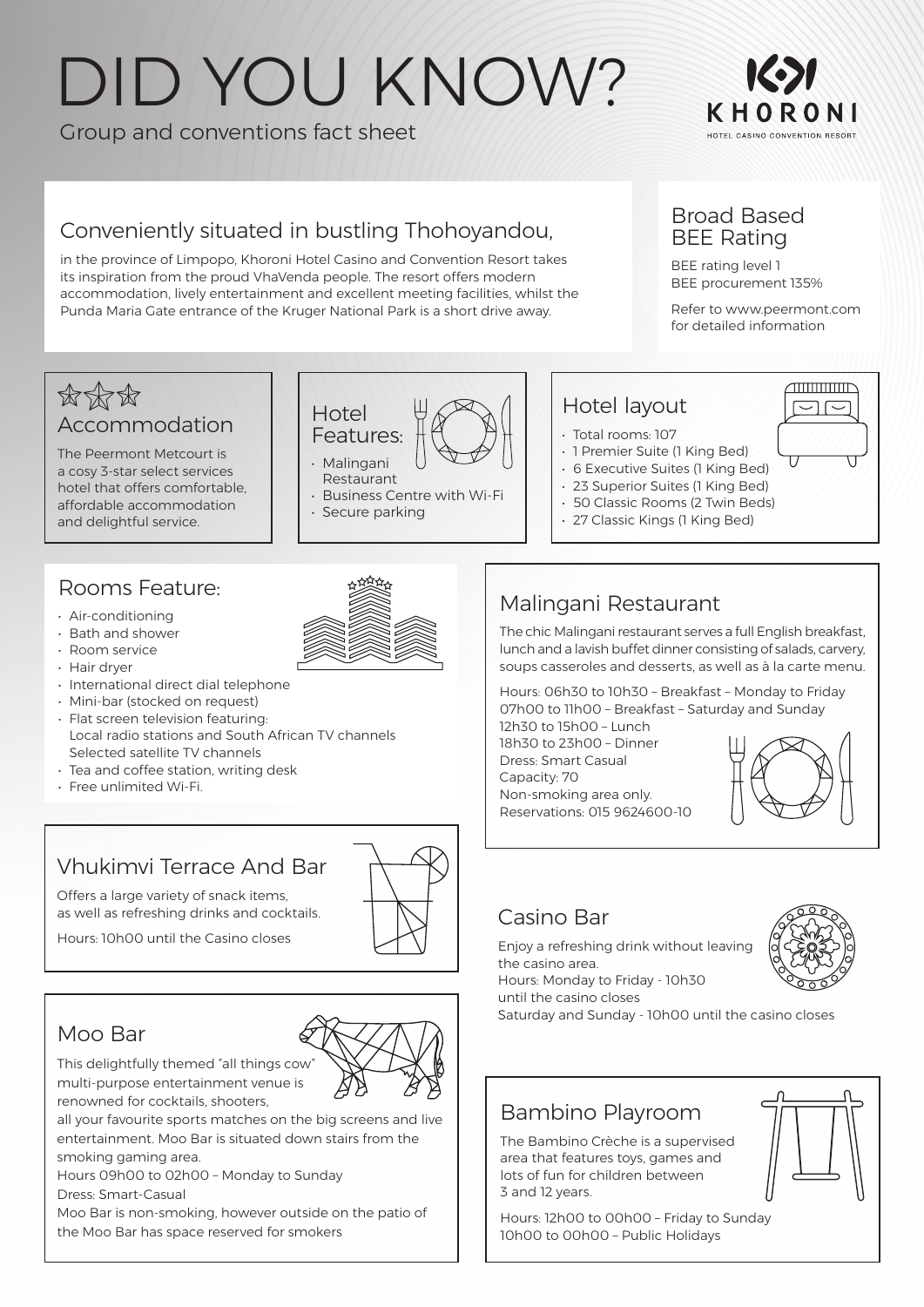### Casino

The exciting Khoroni Casino continuously offers exciting promotional activities for all players and features smoking and non-smoking areas.

#### **Slots**

Khoroni offers a variety of 150 ultra modern slot machines in various denominations. Slots are open 7 days a week. 24 Hours

#### **Tables**

Khoroni offers 9 various exciting table games including: 6 Roulette and 3 Blackjack. Hours: Monday to Friday 10h30 to close. Saturday, Sunday and Public Holidays 09h00 to close

### Body Talk Gym And Sauna

A small, well equipped circuit gym as well as a relaxing sauna are available for hotel residents. Hours: 24 hours

### Conference And Banqueting Facilities



For meeting planners, the Convention Centre offers two conference and banqueting rooms catering for up to 200 delegates, while the Sibisa Suite and Boardroom offer additional function configuration options.

### Caring for the Communities

At Peermont we firmly believe in improving the well-being of communities in which each of our casinos, hotels and resorts operate. This is achieved by the continual provision of financial assistance, skills training and investment support through the various Peermont Trusts and other Corporate Social Investment and Responsibility initiatives focused within three designated pillars - namely education and youth development, entrepreneurial development and community infrastructure.

## Nearby Attractions

The regions of Venda offers the most scenic areas, and certain areas can only be accessed with a 4 x 4 vehicle.  $\bigcap$ Tour guides and tours can be arranged. Attractions include:

- Lake Funduzi Phiphidi Waterfalls
- 
- Thohoyandou Arts and Crafts Thate Vando Forest
- Nandoni Dam

#### **Kruger National Park**

The Punda Maria Gate is approximately 76km from Khoroni. Punda Maria Camp lies in the northernmost part of the Kruger National Park, 10km from the Punda Maria Gate. The Camp is in the Sandveld Region, which is often described as the botanical garden of the Kruger National Park. Numerous plant species occur which are unique to the area. Game species most likely to be sighted include impala, zebra, buffalo, lion, elephant, eland and sable. The area is also a birder's paradise.

#### **Punda Maria Gate**

Opening and closing times of the gate:

|                     | Open  | Close |
|---------------------|-------|-------|
| January & February  | 05h30 | 18h30 |
| March               | 05h30 | 18h00 |
| April               | 06h00 | 17h30 |
| May to August       | 06h00 | 18h30 |
| September           | 06h00 | 18h00 |
| October             | 05h30 | 18h00 |
| November & December | 05h30 | 18h30 |
|                     |       |       |



### Gift Shop

The gift shop sells selected local and African arts, sweets, toiletries, magazines, newspapers, cigarettes and other necessities. Hours: 08h00 to 22h00



### General

#### **Accounts**

Accounts are payable by cash or credit card on presentation. We regret that we do not accept cheques unless they are bank guaranteed for the full amount, or prior arrangements have been made with the General Manager.

#### **Animals**

We regret that we do not allow animals at Khoroni.

#### **ATMs**

Automated Teller Machine is situated next to our Peermont Metcourt hotel reception area.

#### **Banks**

All the major banks are located in Thohoyandou with regular South African banking hours.

#### **Credit Cards**

We accept American Express, Diners Club, Master and Visa cards.

#### **Currency**

South African Rand (ZAR).

#### **Government Tax**

Value Added Tax (VAT) is applicable.

#### **Language**

English, Afrikaans and TshiVenda.

#### **Weather**

The climate is usually warm and sunny in summer, September to May and chilly in winter, June - August. The rainy season is generally from December to March. Average day temperature: September to May 68°F - 105°F / 20°C - 40°C June to August 33°F – 68°F / 0°C – 20°C